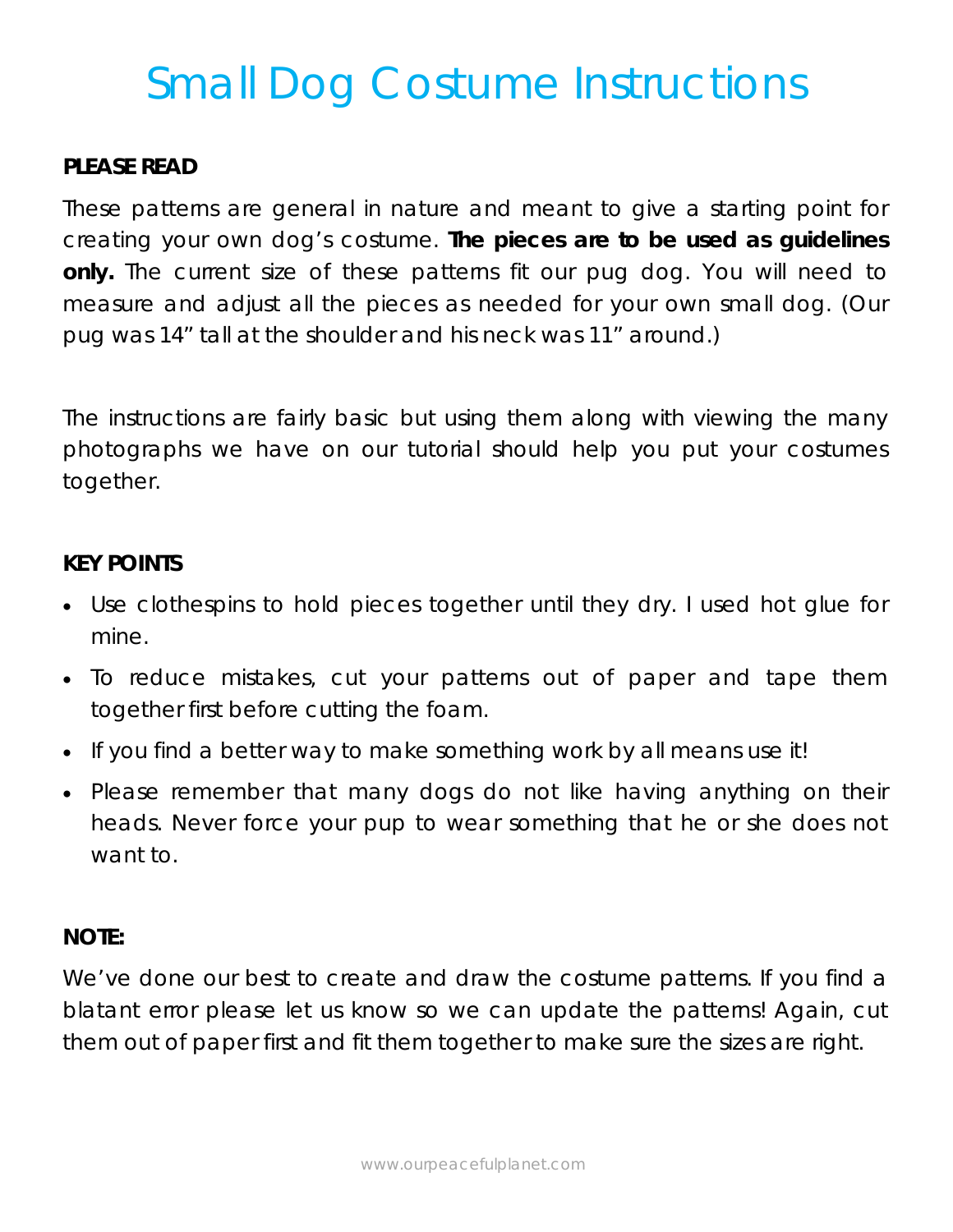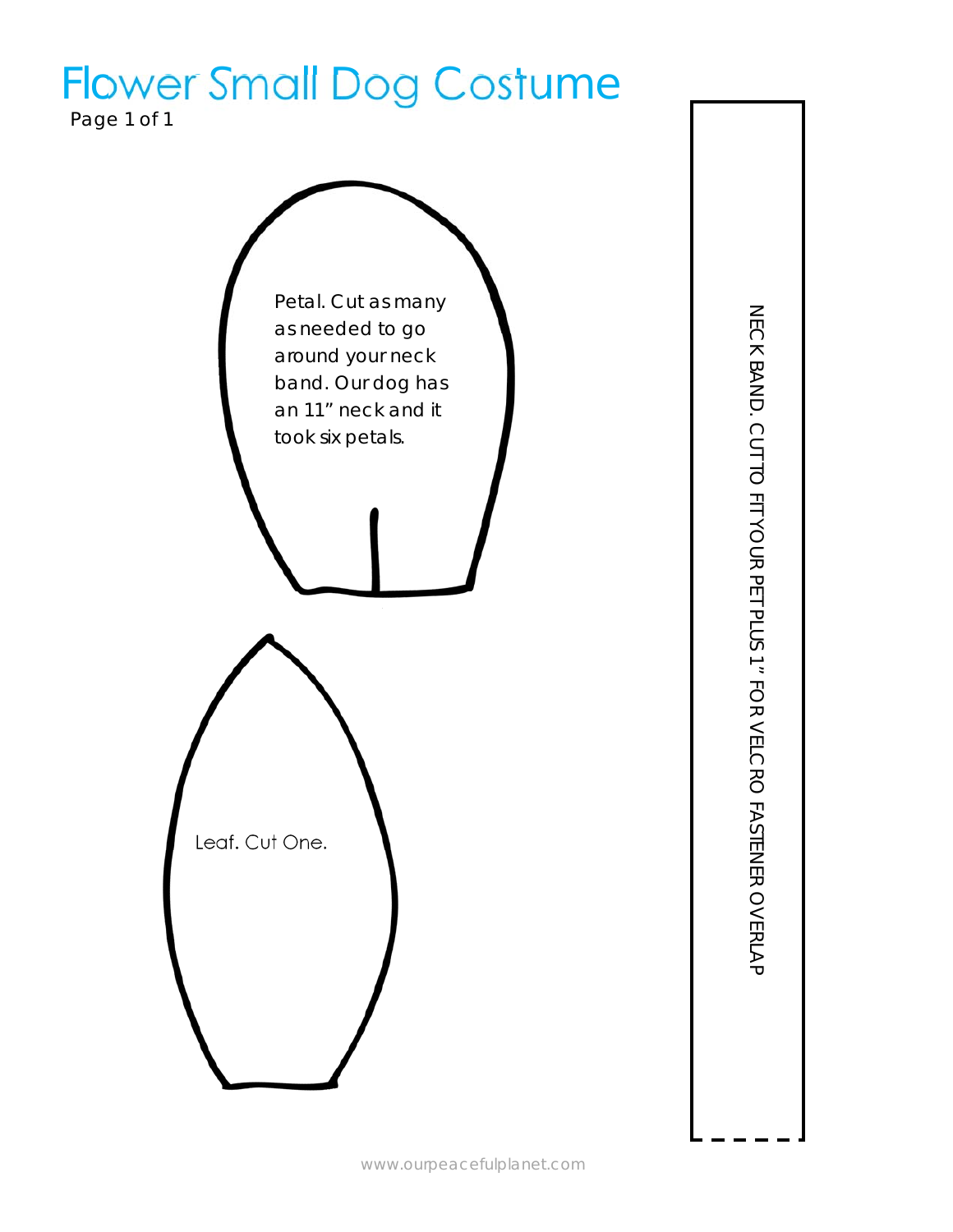## Bat and Angel Small Dog Costume

Page 1 of 2



www.ourpeacefulplanet.com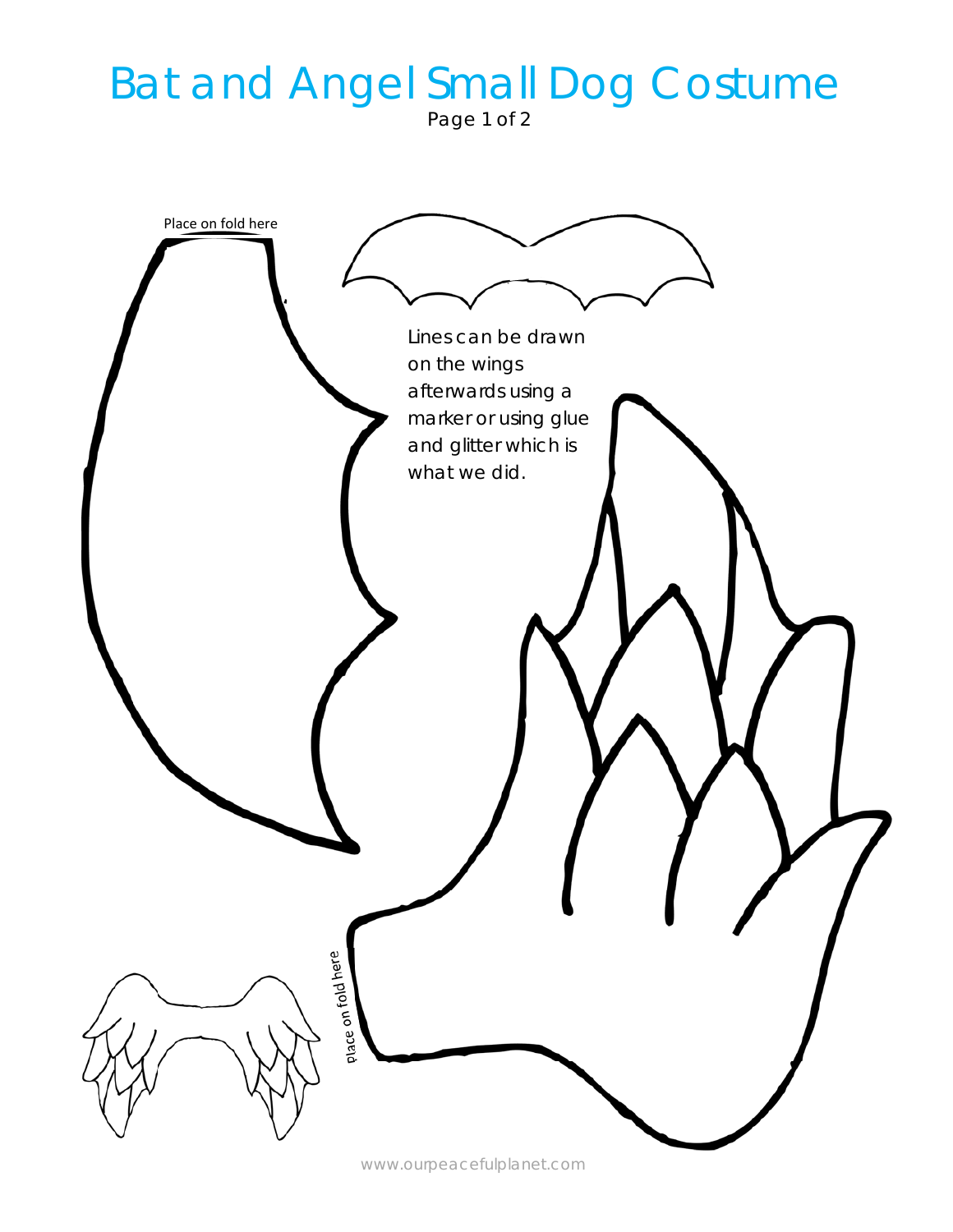### Bat & Angel Small Dog Costume

Page 2 of 2

Measure around your dog's chest closest to the front legs. Cut this accordingly leaving an overlap to attach the Velcro to hold it on. Read note below to prevent slipping which we learned was a problem.



This is only one side. After measuring your dogs chest and adding an extra inch for overlap, adjust this as needed and place it on the fold and cut.

Velcro on each side

NOTE: When adding the extra piece as shown to prevent slipping this waste piece can be made much thinner.

After measuring for your dog adjust the waist band size and then place on the fold here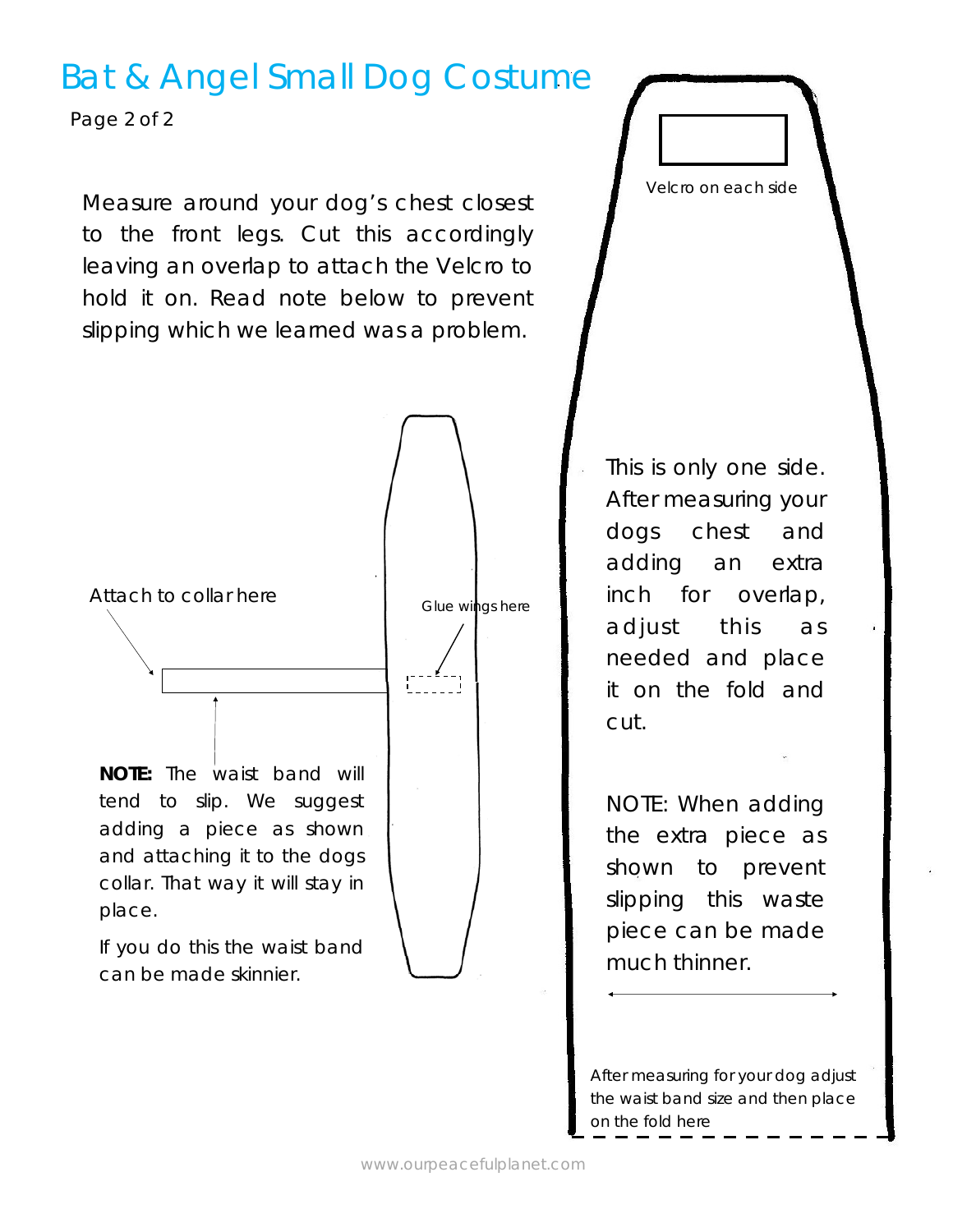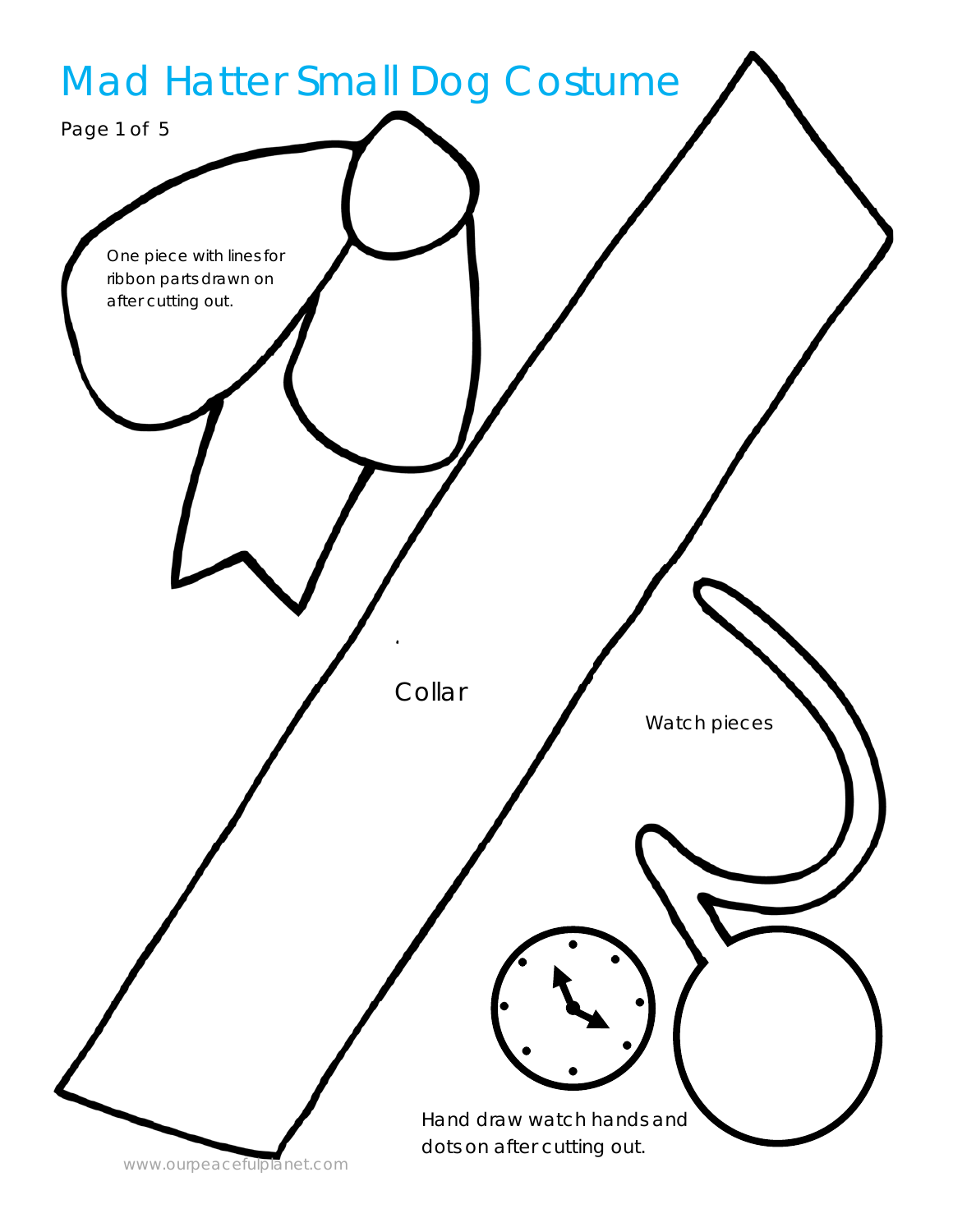

www.ourpeacefulplanet.com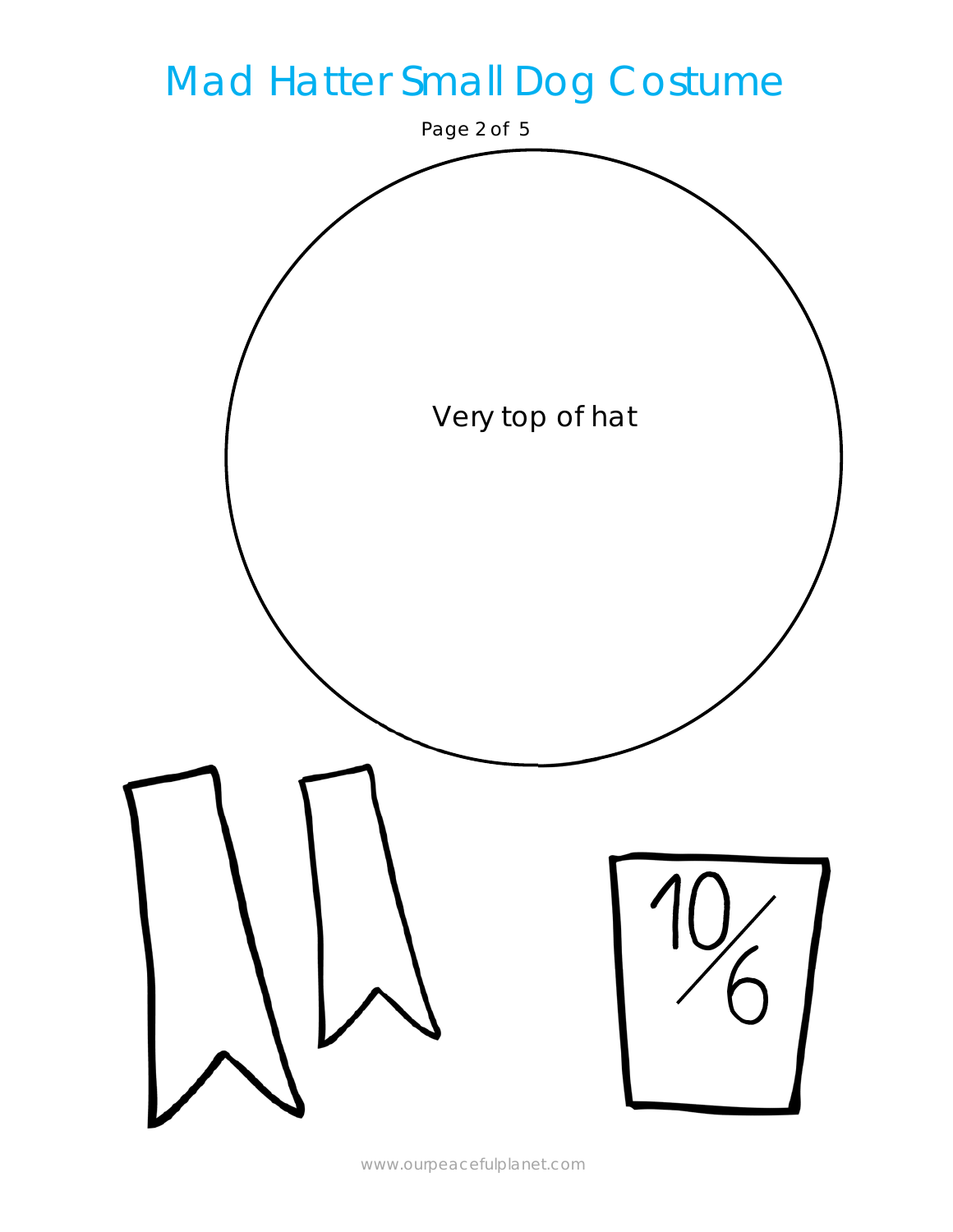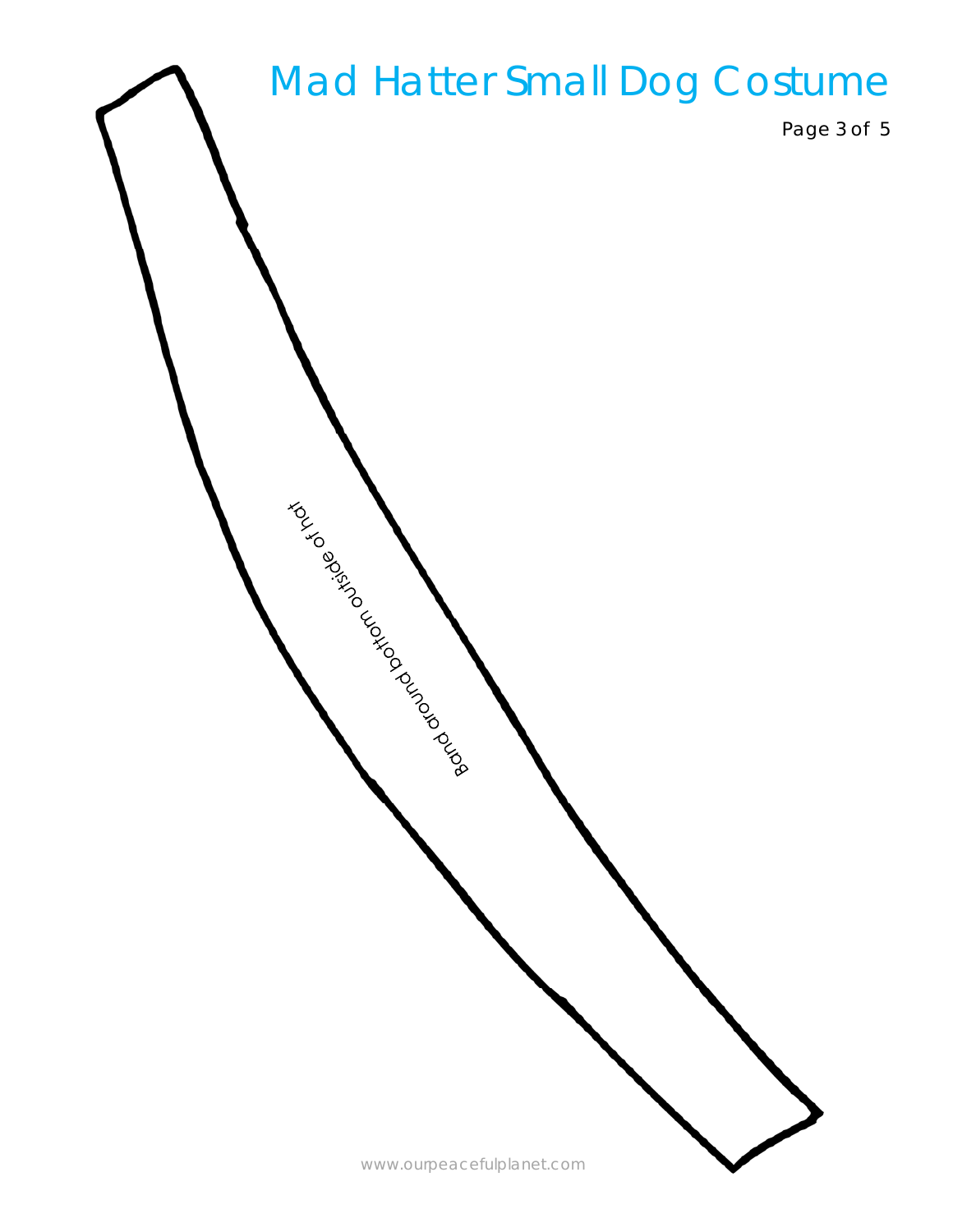### Mad Hatter Small Dog Costume

Page 4 of 5

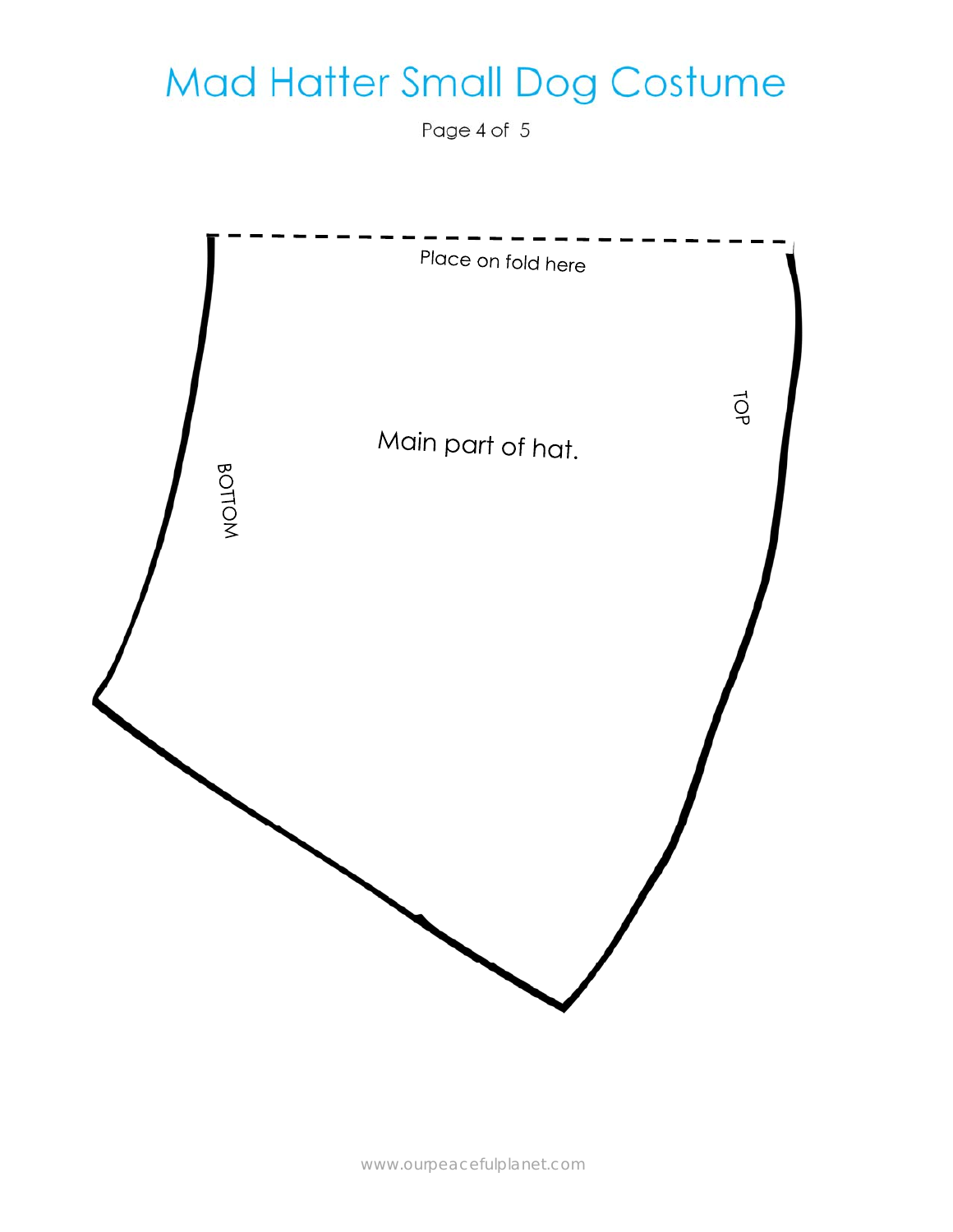### Mad Hatter Small Dog Costume

Page 5 of 5



Measure, trim and then place on fold here

NECK BAND FOR MAD HATTER COLLAR. CUT TO FIT YOUR PET PLUS 1" FOR VELCRO FASTENER NECK BAND FOR MAD HATTER COLLAR. CUT TO FIT YOUR PET PLUS 1" FOR VELCRO FASTENER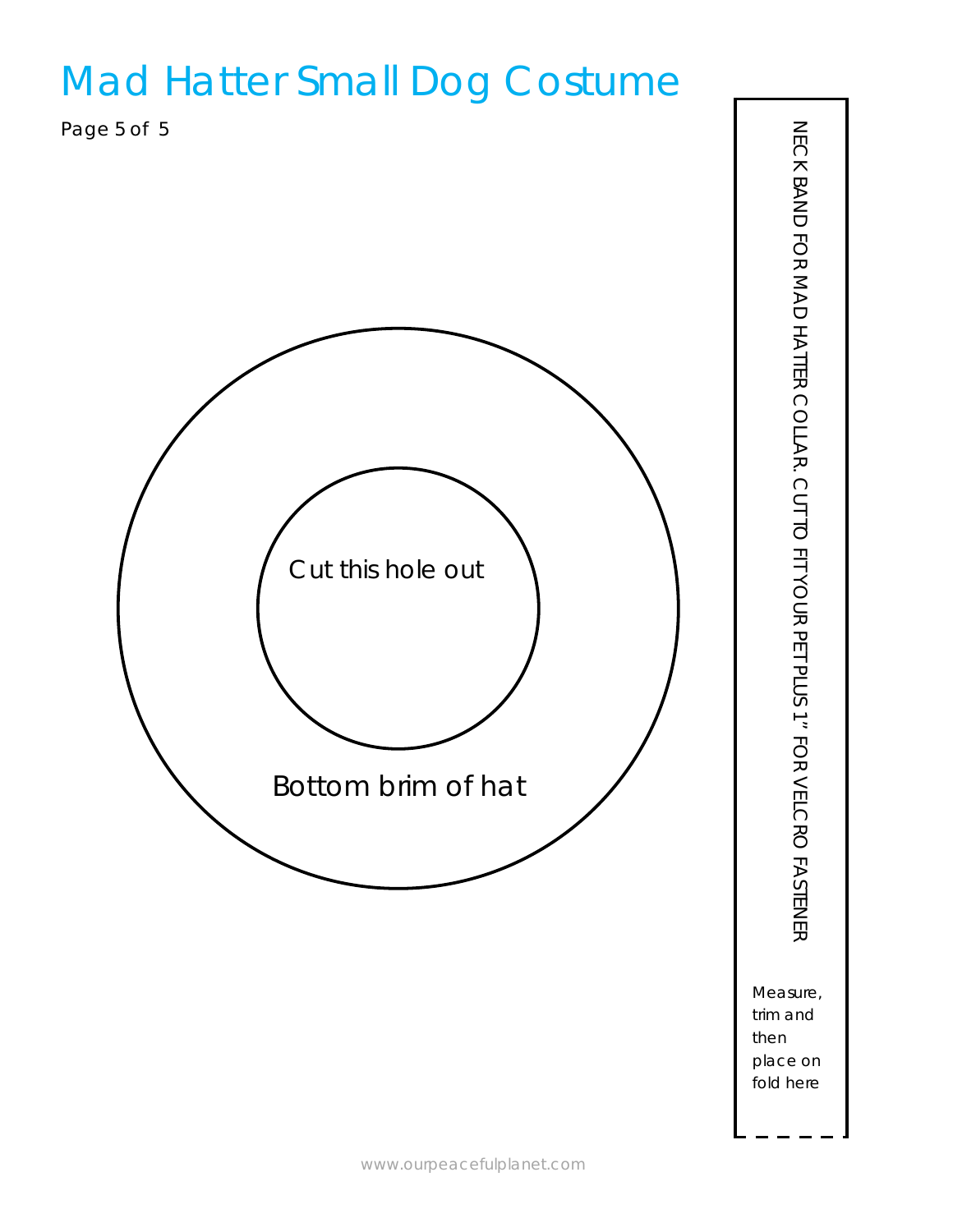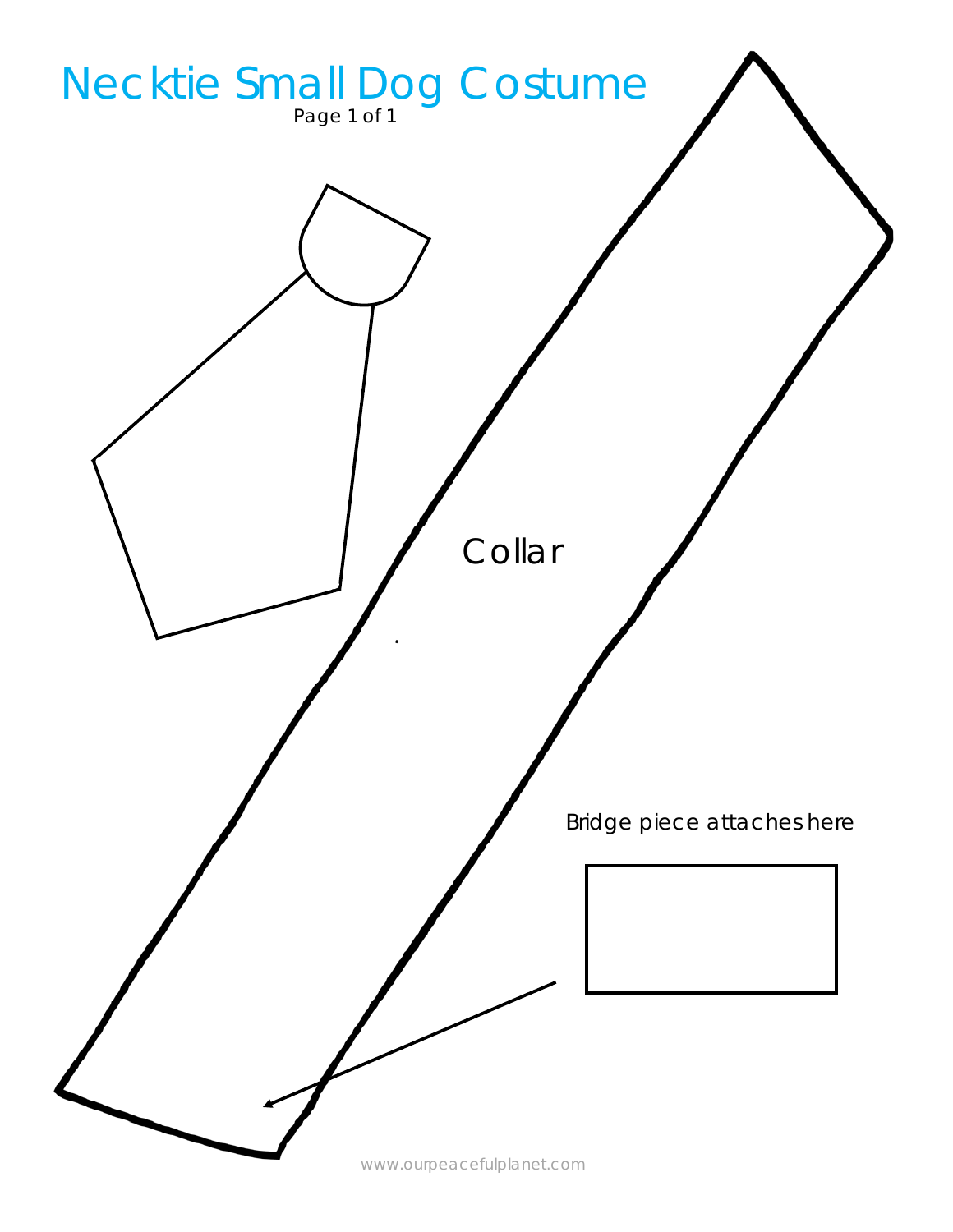## Superman Small Dog Costume

Page 1 of 2

Cut each section out separately. Glue together at seams and place a ribbon down the seam if desired as shown on the site tutorial.

| The Cape<br>Cut each<br>section out<br>separately. |  |
|----------------------------------------------------|--|
|                                                    |  |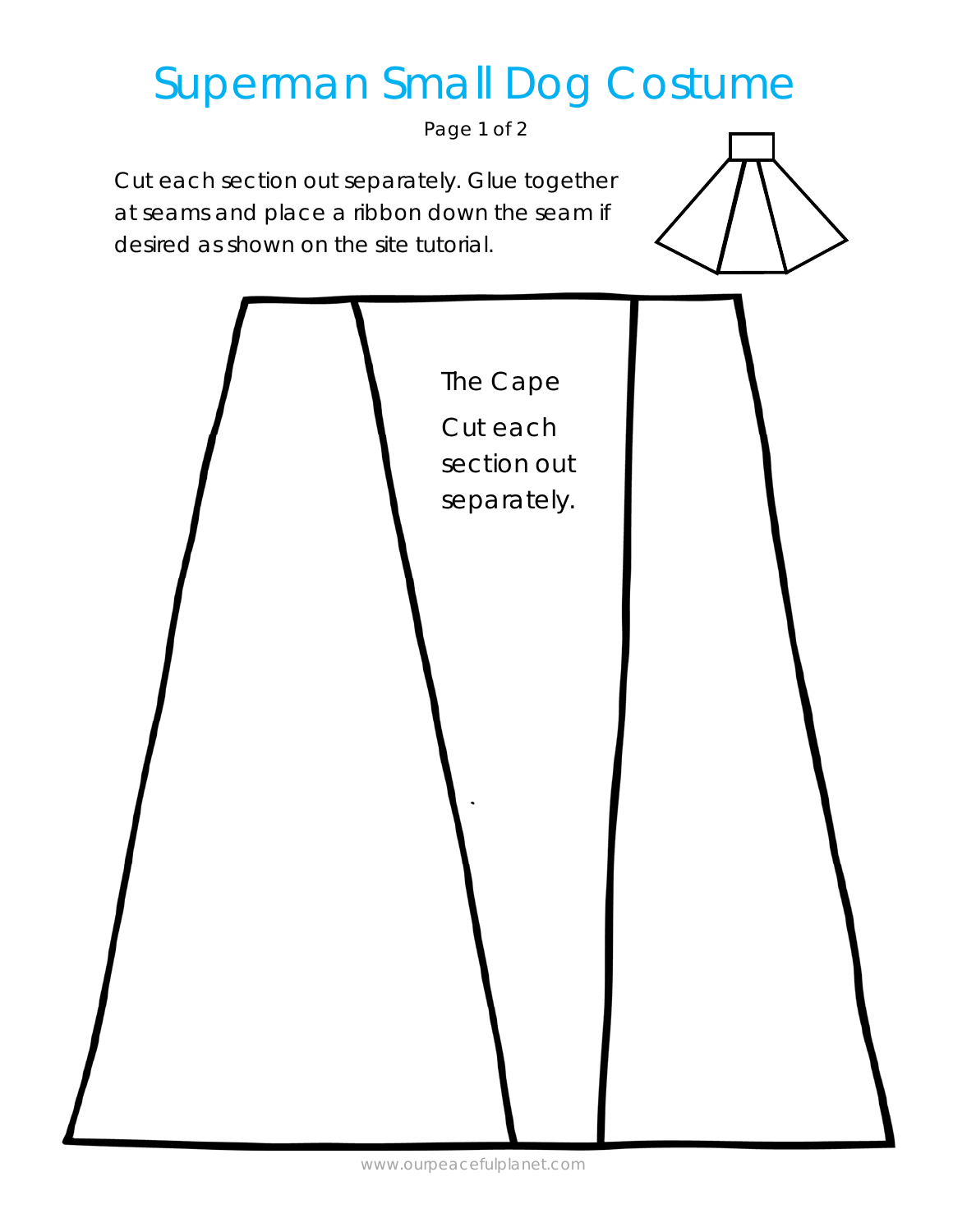## Superman Small Dog Costume



place on

fold here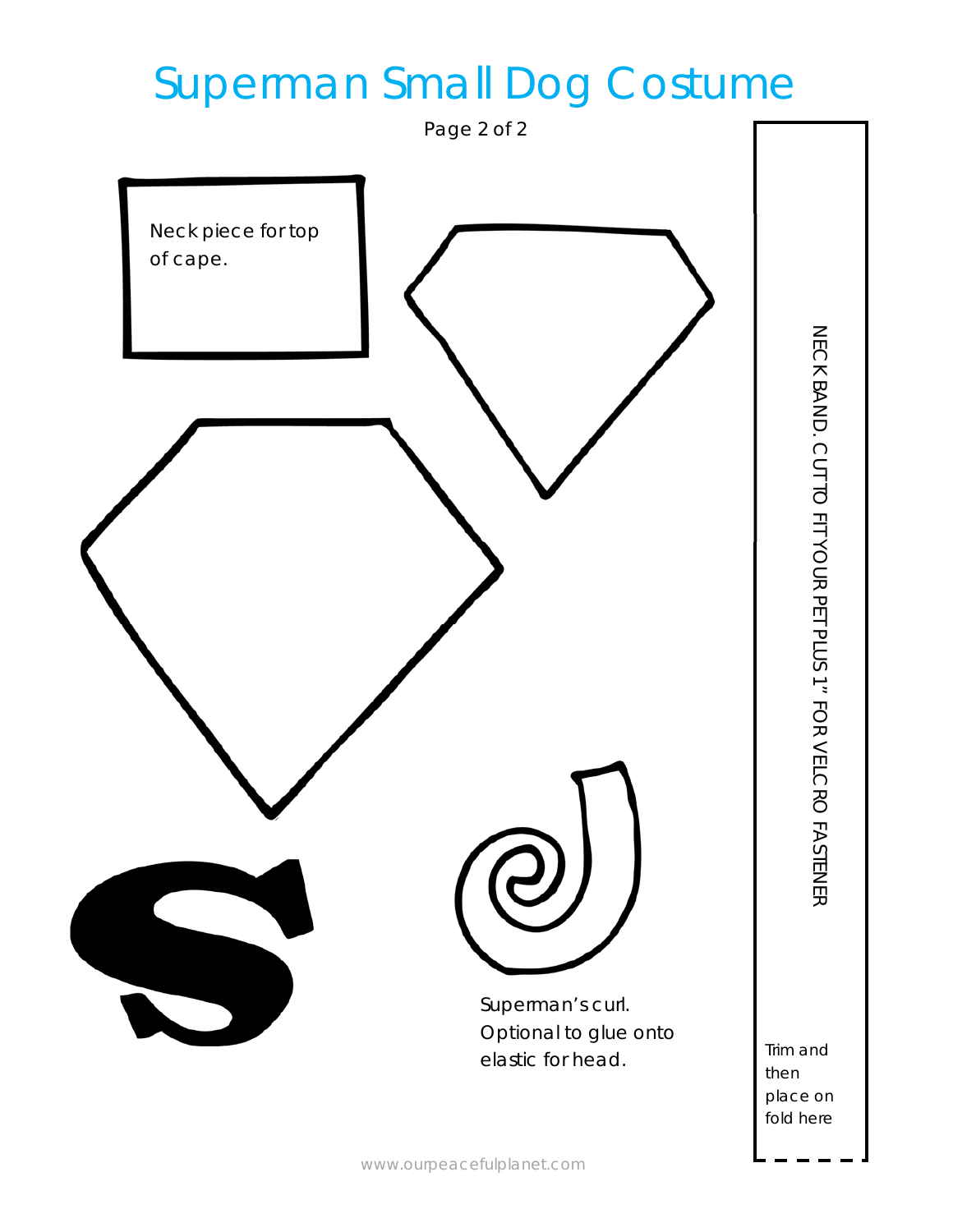# Wizard Small Dog Costume

Page 1 of 5

Cut each section out separately. Glue together at seams and place a ribbon down the seam if desired as shown on the site tutorial.

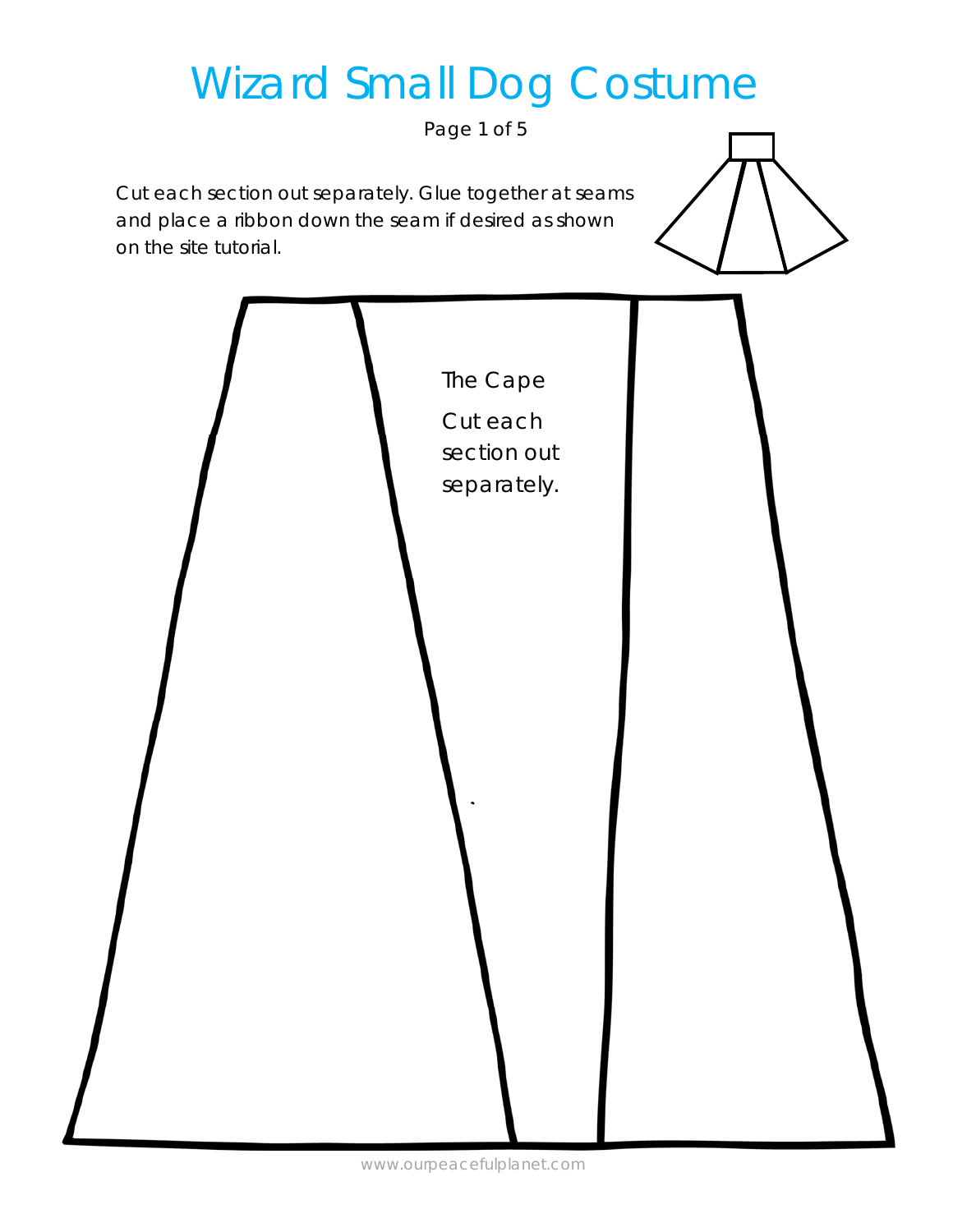## Wizard Small Dog Costume

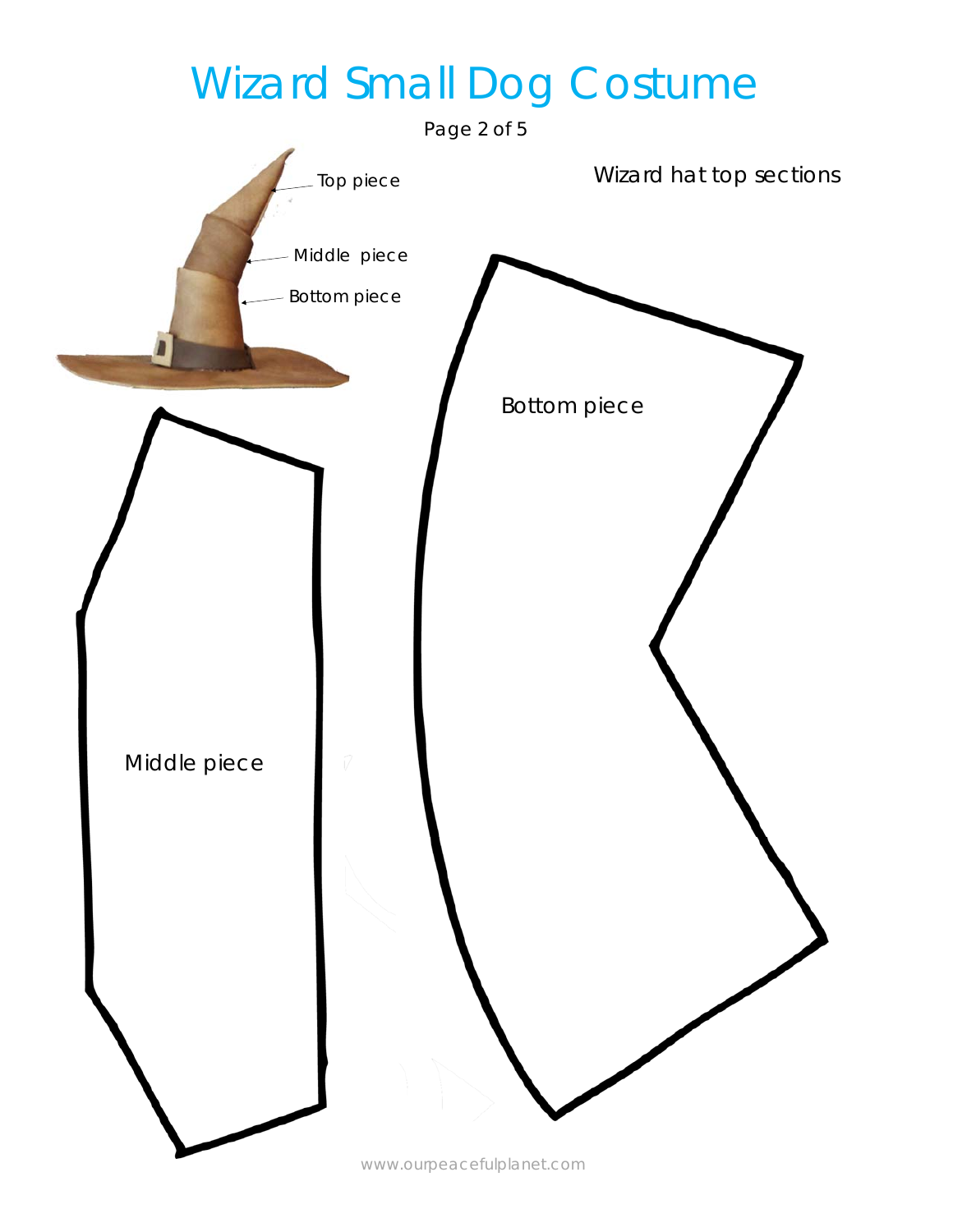

www.ourpeacefulplanet.com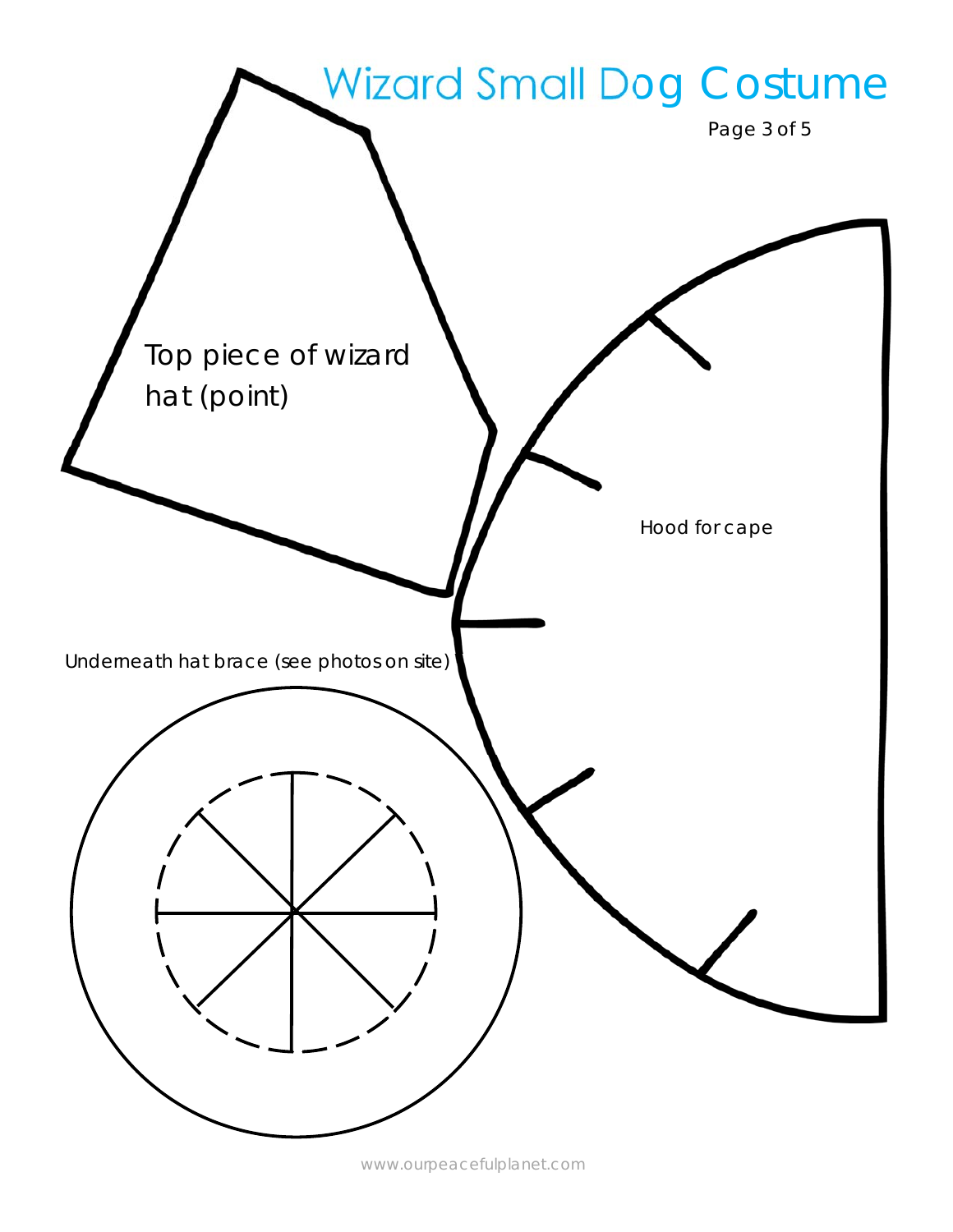## Wizard Small Dog Costume